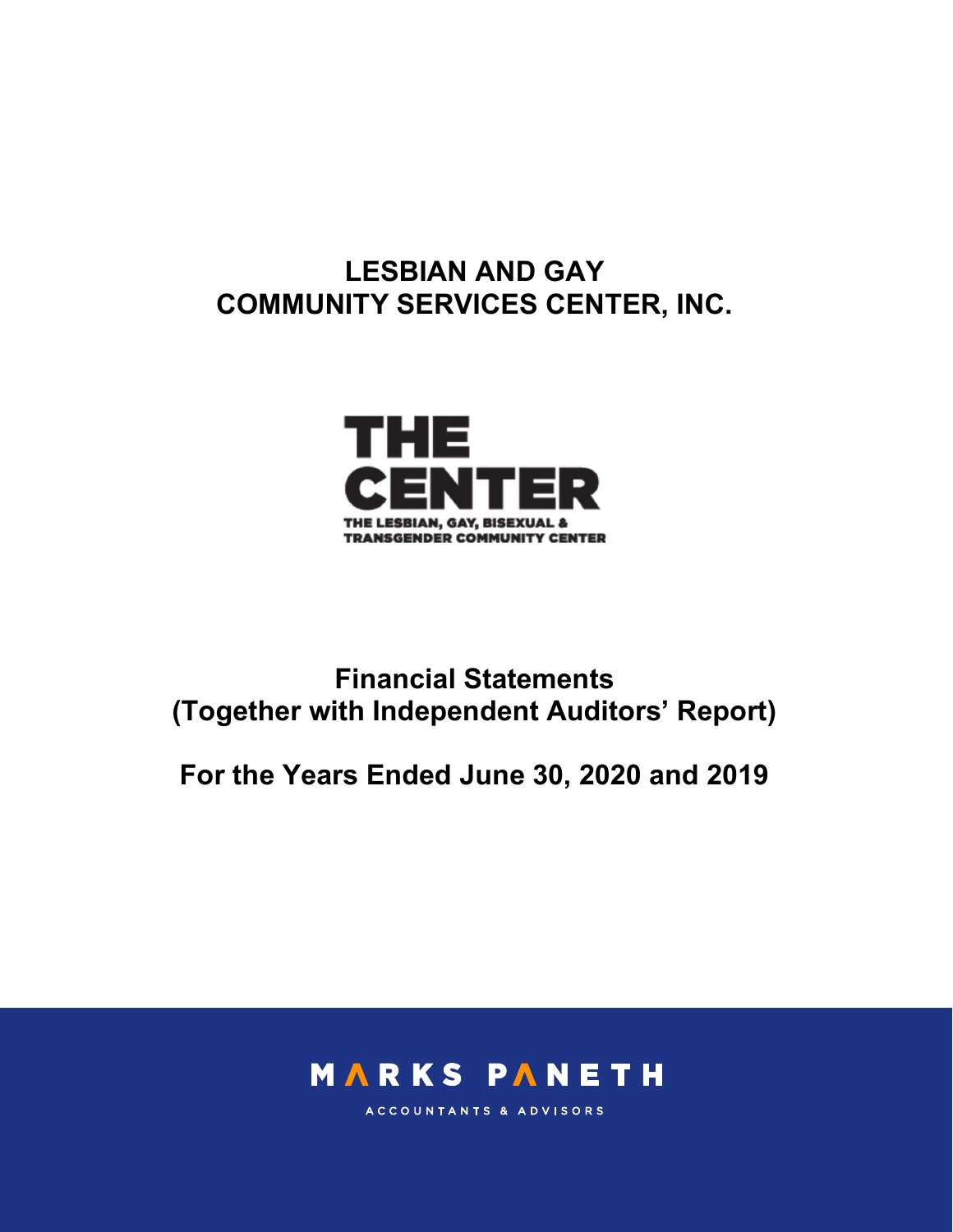# **LESBIAN AND GAY COMMUNITY SERVICES CENTER, INC.**

#### **FINANCIAL STATEMENTS** (Together with the Independent Auditors' Report)

# FOR THE YEARS ENDED JUNE 30, 2020 AND 2019

## **CONTENTS**

Page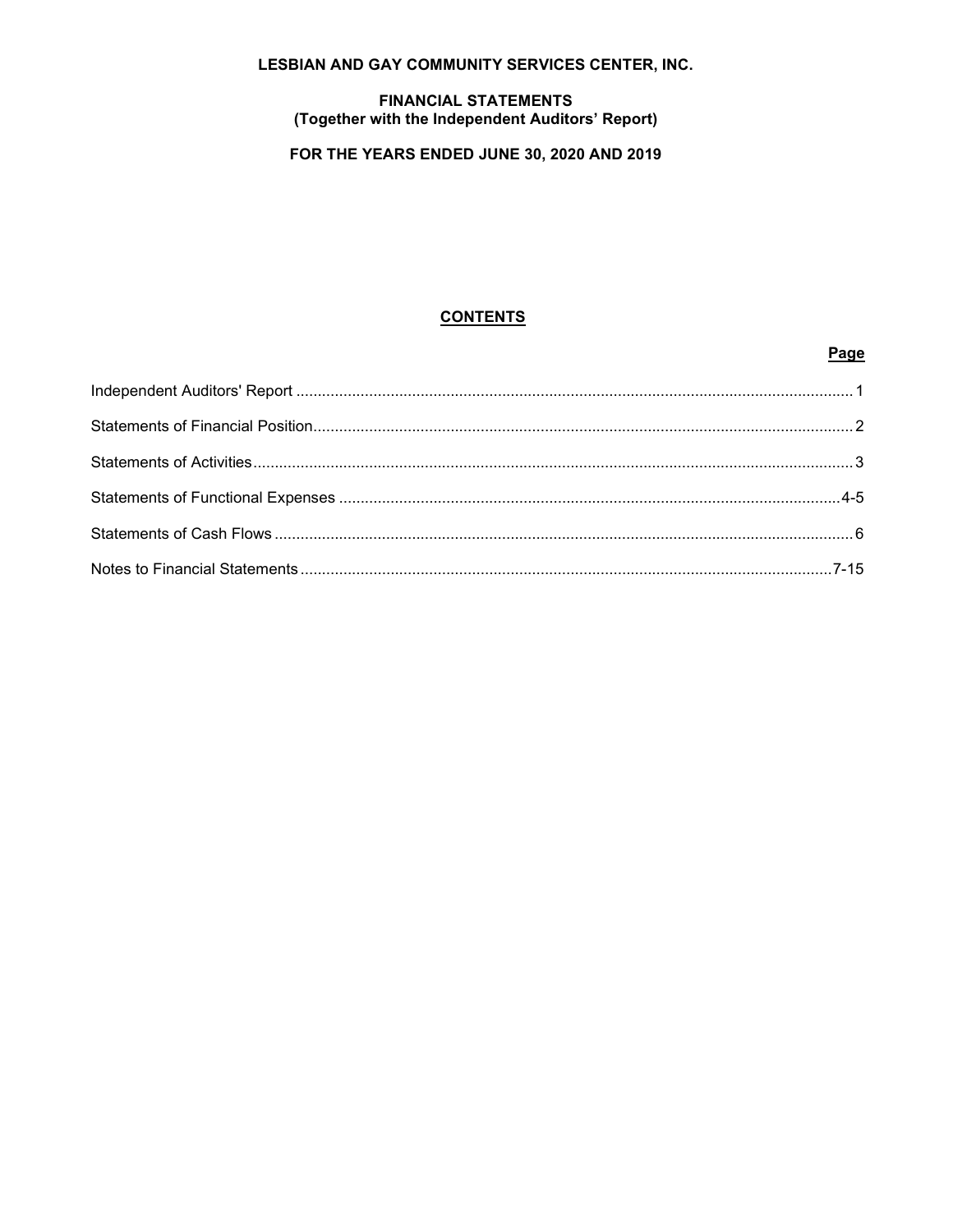## INDEPENDENT AUDITORS' REPORT

The Board of Directors of Lesbian and Gay Community Services Center, Inc.

#### Report on the Financial Statements

We have audited the accompanying financial statements of Lesbian and Gay Community Services Center, Inc. (the "Center"), which comprise the statements of financial position as of June 30, 2020 and 2019, and the related statements of activities, functional expenses and cash flows for the years then ended, and the related notes to the financial statements.

#### Management's Responsibility for the Financial Statements

Management is responsible for the preparation and fair presentation of these financial statements in accordance with accounting principles generally accepted in the United States of America; this includes the design, implementation, and maintenance of internal control relevant to the preparation and fair presentation of financial statements that are free from material misstatement, whether due to fraud or error.

#### Auditors' Responsibility

Our responsibility is to express an opinion on these financial statements based on our audits. We conducted our audits in accordance with auditing standards generally accepted in the United States of America. Those standards require that we plan and perform the audit to obtain reasonable assurance about whether the financial statements are free from material misstatement.

An audit involves performing procedures to obtain evidence about the amounts and disclosures in the financial statements. The procedures selected depend on the auditor's judgment, including the assessment of the risks of material misstatement of the financial statements, whether due to fraud or error. In making those risk assessments, the auditor considers internal control relevant to the entity's preparation and fair presentation of the financial statements in order to design audit procedures that are appropriate in the circumstances, but not for the purpose of expressing an opinion on the effectiveness of the entity's internal control. Accordingly, we express no such opinion. An audit also includes evaluating the appropriateness of accounting principles used and the reasonableness of significant accounting estimates made by management, as well as evaluating the overall presentation of the financial statements.

We believe that the audit evidence we have obtained is sufficient and appropriate to provide a basis for our audit opinion.

#### **Opinion**

In our opinion, the financial statements referred to above present fairly, in all material respects, the financial position of the Center as of June 30, 2020 and 2019, and the changes in its net assets and its cash flows for the years then ended in accordance with accounting principles generally accepted in the United States of America.

Marks Pareth LLP

New York, NY November 2, 2020

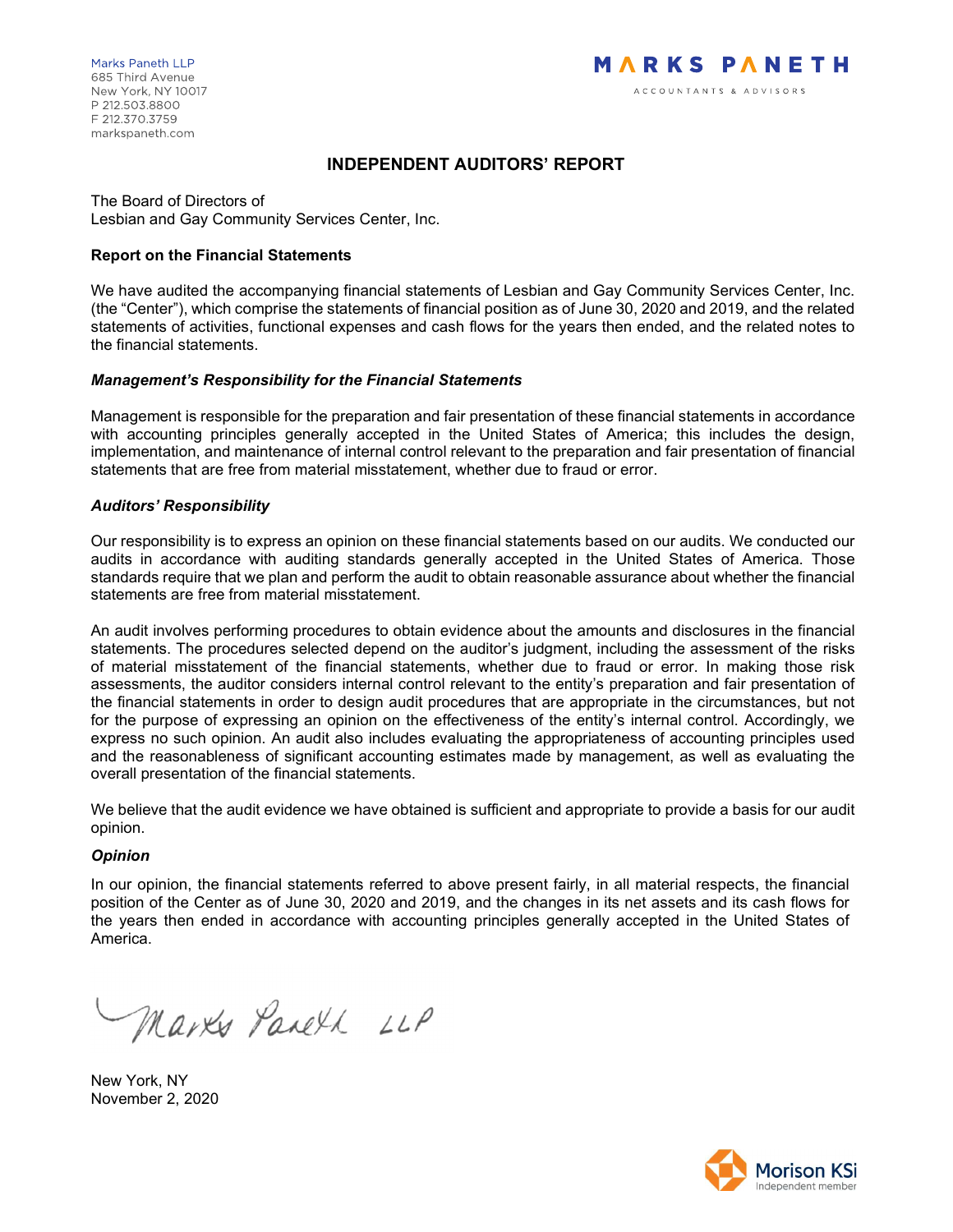#### LESBIAN AND GAY COMMUNITY SERVICES CENTER, INC. STATEMENTS OF FINANCIAL POSITION AS OF JUNE 30, 2020 AND 2019

|                                                             | 2020               | 2019             |
|-------------------------------------------------------------|--------------------|------------------|
| <b>ASSETS</b>                                               |                    |                  |
| Cash and cash equivalents (Notes 2C and 12)                 | \$<br>3,376,250    | \$<br>2,244,562  |
| Investments (Notes 2M, 2N, 4 and 5)                         | 4,518,105          | 4,198,504        |
| Government grants receivable (Note 2H)                      | 2,131,816          | 1,800,373        |
| Contributions receivable, net (Notes 2F and 6)              | 1,361,320          | 1,980,038        |
| Other receivables, net (Note 2F)                            | 29,222             | 34,723           |
| Prepaid expenses and other assets                           | 528,361            | 472,956          |
| Cash held for other agencies (Note 2D)                      | 55,191             | 171,644          |
| Property and equipment, net (Notes 2E and 7)                | 16,140,088         | 16,771,870       |
| Beneficial interest in charitable remainder trust (Note 2I) | 1,029,404          |                  |
| <b>TOTAL ASSETS</b>                                         | \$<br>29,169,757   | \$<br>27,674,670 |
| <b>LIABILITIES</b>                                          |                    |                  |
| Accounts payable and accrued expenses                       | \$<br>886,628      | \$<br>1,406,978  |
| Deferred revenue (Note 2J)                                  | 170,076            | 193,283          |
| Amounts held for other agencies (Note 2D)                   | 55,191             | 171,644          |
| Mortgage payable (Note 8)                                   | 1,868,725          | 1,945,324        |
| PPP Loan (Note 11E)                                         | 1,596,969          |                  |
| <b>TOTAL LIABILITIES</b>                                    | 4,577,589          | 3,717,229        |
| <b>COMMITMENTS AND CONTINGENCIES (Note 11)</b>              |                    |                  |
| <b>NET ASSETS (Note 2B)</b>                                 |                    |                  |
| Without donor restrictions:                                 |                    |                  |
| Operations                                                  | 1,041,601          | 633,027          |
| Board-designated (Note 2B)                                  | 3,998,440          | 3,685,807        |
| Net investment in property and equipment                    | 16,140,088         | 16,771,870       |
| Total without donor restrictions                            | 21,180,129         | 21,090,704       |
| With donor restrictions (Note 9)                            | 3,412,039          | 2,866,737        |
| <b>TOTAL NET ASSETS</b>                                     | 24,592,168         | 23,957,441       |
| <b>TOTAL LIABILITIES AND NET ASSETS</b>                     | \$<br>29, 169, 757 | \$<br>27,674,670 |
|                                                             |                    |                  |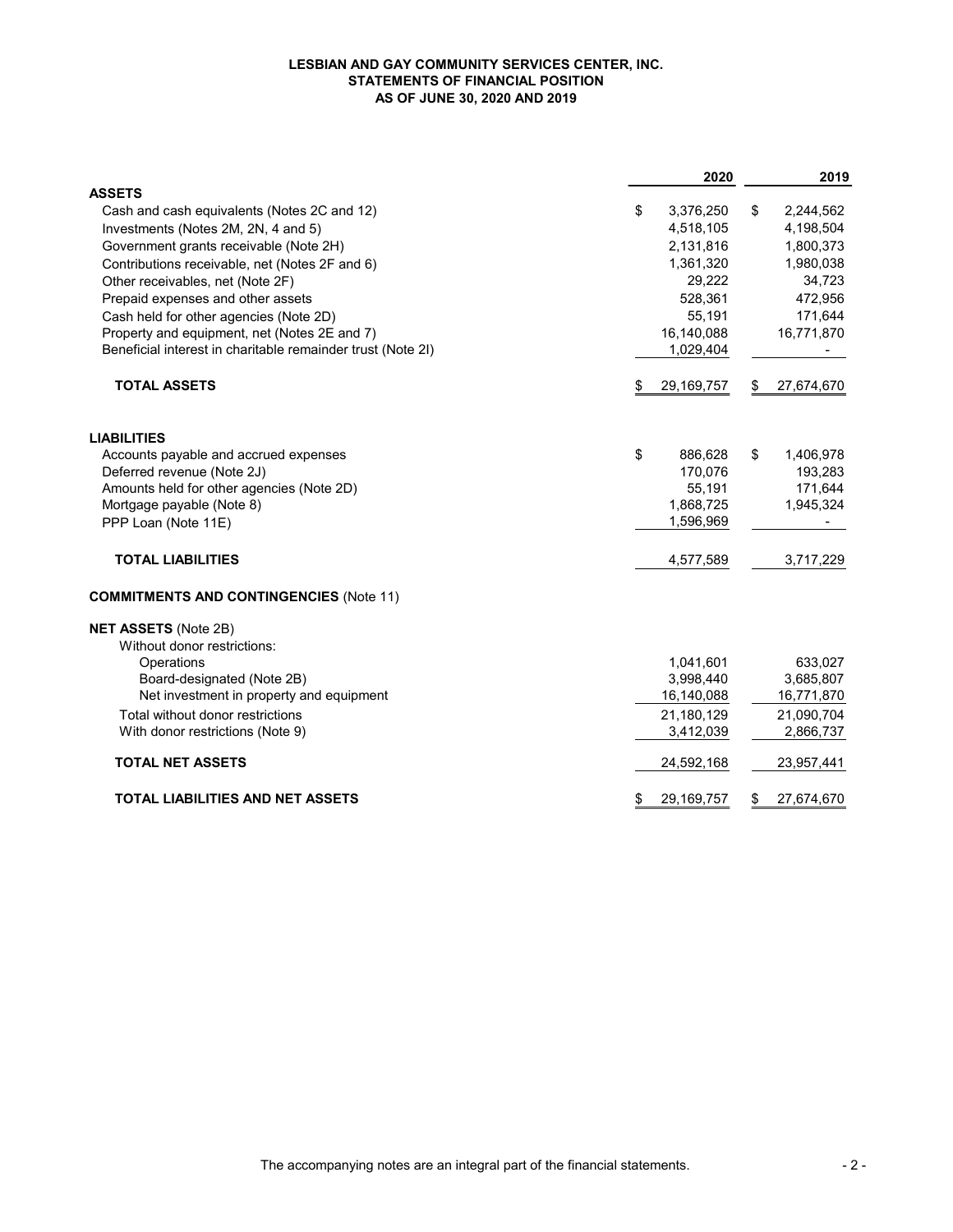# LESBIAN AND GAY COMMUNITY SERVICES CENTER, INC. STATEMENTS OF ACTIVITIES FOR THE YEARS ENDED JUNE 30, 2020 AND 2019

|                                                        |                                             | For the Year Ended June 30, 2020 |                                          |    |                      | For the Year Ended June 30, 2019 |                                             |    |                                          |    |                      |  |  |
|--------------------------------------------------------|---------------------------------------------|----------------------------------|------------------------------------------|----|----------------------|----------------------------------|---------------------------------------------|----|------------------------------------------|----|----------------------|--|--|
| <b>PUBLIC SUPPORT AND REVENUE:</b>                     | <b>Without Donor</b><br><b>Restrictions</b> |                                  | <b>With Donor</b><br><b>Restrictions</b> |    | <b>Total</b><br>2020 |                                  | <b>Without Donor</b><br><b>Restrictions</b> |    | <b>With Donor</b><br><b>Restrictions</b> |    | <b>Total</b><br>2019 |  |  |
|                                                        |                                             |                                  |                                          |    |                      |                                  |                                             |    |                                          |    |                      |  |  |
| Special events revenue (net of direct expenses of      |                                             |                                  |                                          |    |                      |                                  |                                             |    |                                          |    |                      |  |  |
| \$170,250 and \$806,626, respectively)                 | \$<br>3,285,569                             | \$                               |                                          | \$ | 3,285,569            | \$                               | 3,557,662                                   | \$ |                                          | \$ | 3,557,662            |  |  |
| Government grants (Note 2H)                            | 4,432,705                                   |                                  | $\sim$                                   |    | 4,432,705            |                                  | 4,591,030                                   |    |                                          |    | 4,591,030            |  |  |
| Contributions (Note 2F)                                | 1,581,705                                   |                                  | 1,990,819                                |    | 3,572,524            |                                  | 2,417,318                                   |    | 2,912,886                                |    | 5,330,204            |  |  |
| Donated services (Note 2K)                             | 1,795,149                                   |                                  |                                          |    | 1,795,149            |                                  | 43,582                                      |    |                                          |    | 43,582               |  |  |
| Legacies and bequests (Notes 2G and 9)                 | 1,568,472                                   |                                  | 1,029,404                                |    | 2,597,876            |                                  | 568,586                                     |    |                                          |    | 568,586              |  |  |
| Program revenue                                        | 177,978                                     |                                  |                                          |    | 177,978              |                                  | 108,523                                     |    |                                          |    | 108,523              |  |  |
| Medicaid revenue                                       | 844,493                                     |                                  |                                          |    | 844,493              |                                  | 735,611                                     |    |                                          |    | 735,611              |  |  |
| Space usage fees                                       | 392,074                                     |                                  |                                          |    | 392,074              |                                  | 634,183                                     |    |                                          |    | 634,183              |  |  |
| Other revenue (Note 4)                                 | 205,327                                     |                                  |                                          |    | 205,327              |                                  | 270,092                                     |    |                                          |    | 270,092              |  |  |
| Net assets released from restrictions (Notes 2B and 9) | 2,474,921                                   |                                  | (2,474,921)                              |    |                      |                                  | 3,423,482                                   |    | (3,423,482)                              |    |                      |  |  |
| TOTAL PUBLIC SUPPORT AND REVENUE                       | 16,758,393                                  |                                  | 545,302                                  |    | 17,303,695           |                                  | 16,350,069                                  |    | (510, 596)                               |    | 15,839,473           |  |  |
| <b>EXPENSES</b> (Note 2M):<br>Program services:        |                                             |                                  |                                          |    |                      |                                  |                                             |    |                                          |    |                      |  |  |
| Youth programs                                         | 2,620,084                                   |                                  |                                          |    | 2,620,084            |                                  | 3,358,647                                   |    |                                          |    | 3,358,647            |  |  |
| Adult programs                                         | 7,742,430                                   |                                  |                                          |    | 7,742,430            |                                  | 7,218,834                                   |    |                                          |    | 7,218,834            |  |  |
| Arts and culture                                       | 1,748,263                                   |                                  |                                          |    | 1,748,263            |                                  | 2,395,201                                   |    |                                          |    | 2,395,201            |  |  |
| Total program services                                 | 12,110,777                                  |                                  |                                          |    | 12,110,777           |                                  | 12,972,682                                  |    |                                          |    | 12,972,682           |  |  |
|                                                        |                                             |                                  |                                          |    |                      |                                  |                                             |    |                                          |    |                      |  |  |
| Supporting services:<br>Management and general         | 2,160,023                                   |                                  |                                          |    | 2,160,023            |                                  | 1,577,824                                   |    |                                          |    | 1,577,824            |  |  |
| Fundraising                                            | 2,398,168                                   |                                  |                                          |    | 2,398,168            |                                  | 1,683,630                                   |    |                                          |    | 1,683,630            |  |  |
|                                                        |                                             |                                  |                                          |    |                      |                                  |                                             |    |                                          |    |                      |  |  |
| Total supporting services                              | 4,558,191                                   |                                  |                                          |    | 4,558,191            |                                  | 3,261,454                                   |    |                                          |    | 3,261,454            |  |  |
| <b>TOTAL EXPENSES</b>                                  | 16,668,968                                  |                                  |                                          |    | 16,668,968           |                                  | 16,234,136                                  |    |                                          |    | 16,234,136           |  |  |
| <b>CHANGE IN NET ASSETS</b>                            | 89,425                                      |                                  | 545,302                                  |    | 634,727              |                                  | 115,933                                     |    | (510, 596)                               |    | (394, 663)           |  |  |
| Net assets - beginning of year                         | 21,090,704                                  |                                  | 2,866,737                                |    | 23,957,441           |                                  | 20,974,771                                  |    | 3,377,333                                |    | 24,352,104           |  |  |
| <b>NET ASSETS - END OF YEAR</b>                        | 21,180,129<br>\$                            | - 5                              | 3,412,039                                | S. | 24,592,168           | \$                               | 21,090,704                                  |    | 2,866,737                                | \$ | 23,957,441           |  |  |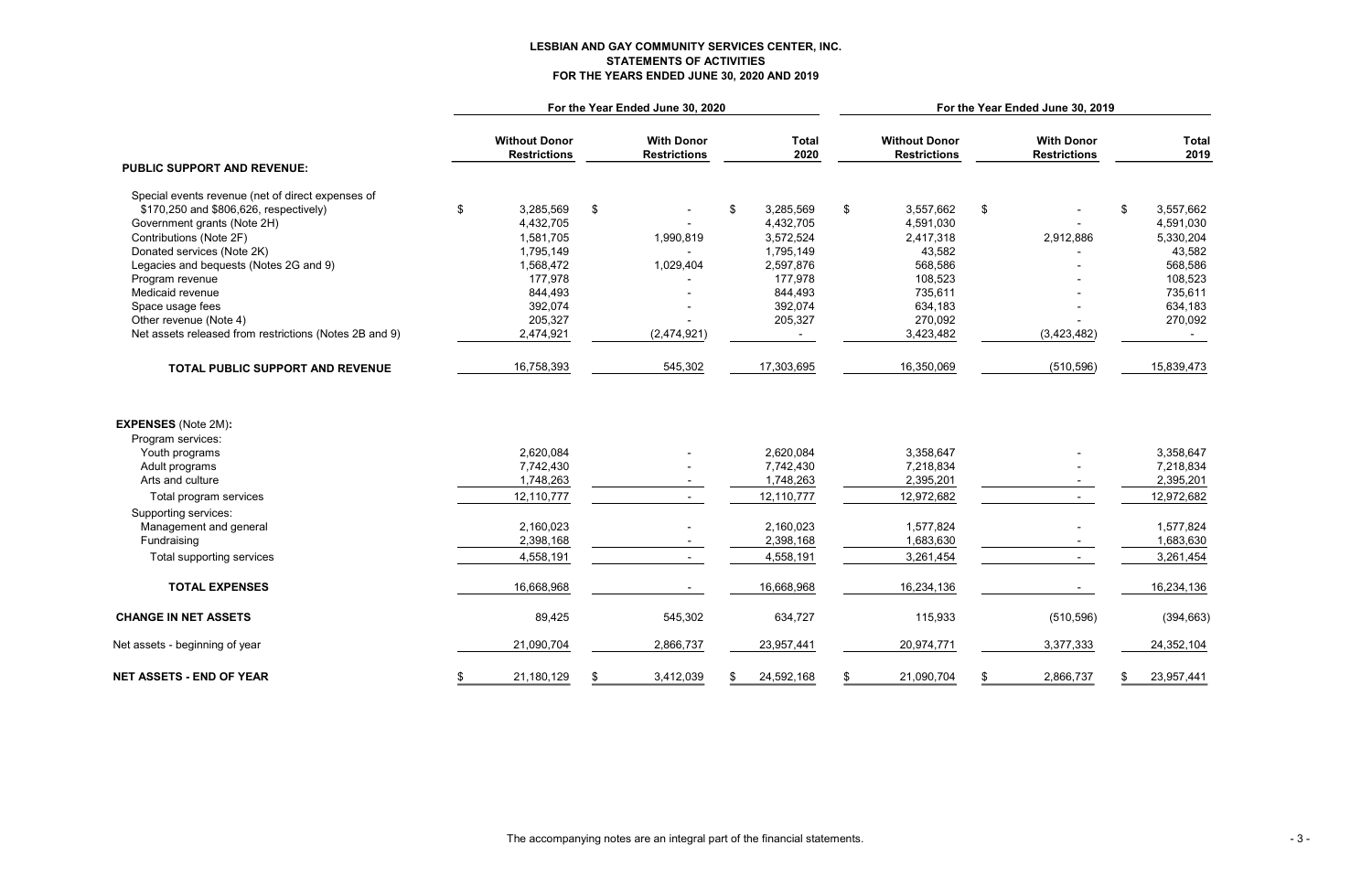# LESBIAN AND GAY COMMUNITY SERVICES CENTER, INC. STATEMENT OF FUNCTIONAL EXPENSES FOR THE YEAR ENDED JUNE 30, 2020 (With Comparative Totals for the Year Ended June 30, 2019)

|                                               |                 |      | <b>Program Services</b> |     |                |                 |                   |    | <b>Supporting Services</b> |                   |   |              |              |
|-----------------------------------------------|-----------------|------|-------------------------|-----|----------------|-----------------|-------------------|----|----------------------------|-------------------|---|--------------|--------------|
|                                               |                 |      |                         |     |                | <b>Total</b>    | <b>Management</b> |    |                            | <b>Total</b>      |   |              |              |
|                                               | Youth           |      | <b>Adult</b>            |     | Arts and       | Program         | and               |    |                            | <b>Supporting</b> |   | <b>Total</b> | <b>Total</b> |
|                                               | <b>Programs</b> |      | <b>Programs</b>         |     | <b>Culture</b> | <b>Services</b> | General           |    | <b>Fundraising</b>         | <b>Services</b>   |   | 2020         | 2019         |
| Salaries                                      | \$<br>1,143,893 | -\$  | 4,072,176               | \$  | 913,312        | 6,129,381       | \$<br>846,186     |    | 927,291                    | \$<br>1,773,477   |   | 7,902,858    | 7,415,521    |
| Payroll taxes and employee benefits (Note 10) | 262,703         |      | 975,932                 |     | 230,038        | 1,468,673       | 170,786           |    | 222,217                    | 393,003           |   | 1,861,676    | 1,699,397    |
| Total salaries and related costs              | 1,406,596       |      | 5,048,108               |     | 1,143,350      | 7,598,054       | 1,016,972         |    | 1,149,508                  | 2,166,480         |   | 9,764,534    | 9,114,918    |
| Professional fees (Note 2K)                   | 298,488         |      | 1,654,359               |     | 132,668        | 2,085,515       | 769,341           |    | 952,809                    | 1,722,150         |   | 3,807,665    | 4,328,735    |
| Occupancy                                     | 17,944          |      | 91,761                  |     | 69,263         | 178,968         | 16,256            |    | 14,019                     | 30,275            |   | 209,243      | 201,356      |
| Building and office supplies                  | 4,268           |      | 87,534                  |     | 32,761         | 124,563         | 108,348           |    | 193,120                    | 301,468           |   | 426,031      | 291,761      |
| Printing, publication and postage             | 19,333          |      | 11,547                  |     | 13,122         | 44,002          | 13,699            |    | 48,872                     | 62,571            |   | 106,573      | 144,033      |
| Advertising and marketing (Note 2L)           | 1,221           |      | 44,700                  |     | 4,170          | 50,091          | 5,142             |    | 2,187                      | 7,329             |   | 57,420       | 100,638      |
| Training and conferences                      | 107,512         |      | 230,665                 |     | 42,969         | 381,146         | 16,061            |    | 3,993                      | 20,054            |   | 401,200      | 549,083      |
| Food and refreshments                         | 40,858          |      | 41,882                  |     | 9,341          | 92,081          | 22,884            |    | 12,903                     | 35,787            |   | 127,868      | 164,438      |
| Equipment and rental (Note 11B)               | 23,135          |      | 4,978                   |     | 84,696         | 112,809         | 5,654             |    | 2,766                      | 8,420             |   | 121,229      | 165,332      |
| Insurance                                     | 7,291           |      | 56,046                  |     | 5,634          | 68,971          | 4,510             |    | 2,463                      | 6,973             |   | 75,944       | 97,004       |
| Repairs and maintenance                       | 39,278          |      | 133,201                 |     | 4,563          | 177,042         | 24,127            |    | 16,733                     | 40,860            |   | 217,902      | 260,385      |
| Interest (Note 8)                             | 37,663          |      | 20,233                  |     | 2,988          | 60,884          | 11,289            |    | 6,716                      | 18,005            |   | 78,889       | 80,115       |
| Depreciation (Notes 2E and 7)                 | 487,608         |      | 261,947                 |     | 38,690         | 788,245         | 31,758            |    | 86,946                     | 118,704           |   | 906,949      | 841,844      |
| <b>Bad debt</b>                               |                 |      |                         |     |                |                 | 63,840            |    | 25,702                     | 89,542            |   | 89,542       | 62,000       |
| Other                                         | 128,889         |      | 55,469                  |     | 164,048        | 348,406         | 50,142            |    | 49,681                     | 99,823            |   | 448,229      | 639,120      |
|                                               | 2,620,084       |      | 7,742,430               |     | 1,748,263      | 12,110,777      | 2,160,023         |    | 2,568,418                  | 4,728,441         |   | 16,839,218   | 17,040,762   |
| Less: Direct event expenses deducted directly |                 |      |                         |     |                |                 |                   |    |                            |                   |   |              |              |
| from revenue on the statements of activities  |                 |      |                         |     |                |                 |                   |    | (170, 250)                 | (170, 250)        |   | (170, 250)   | (806, 626)   |
| <b>TOTAL EXPENSES</b>                         | 2,620,084       | - \$ | 7,742,430               | \$. | 1,748,263      | 12,110,777      | \$<br>2,160,023   | -S | 2,398,168                  | \$<br>4,558,191   | S | 16,668,968   | \$16,234,136 |
| <b>TOTAL EXPENSES - 2019</b>                  | 3,358,647       |      | 7,218,834               | \$. | 2,395,201      | 12,972,682      | 1,577,824         |    | 1,683,630                  | \$<br>3,261,454   | S | 16,234,136   |              |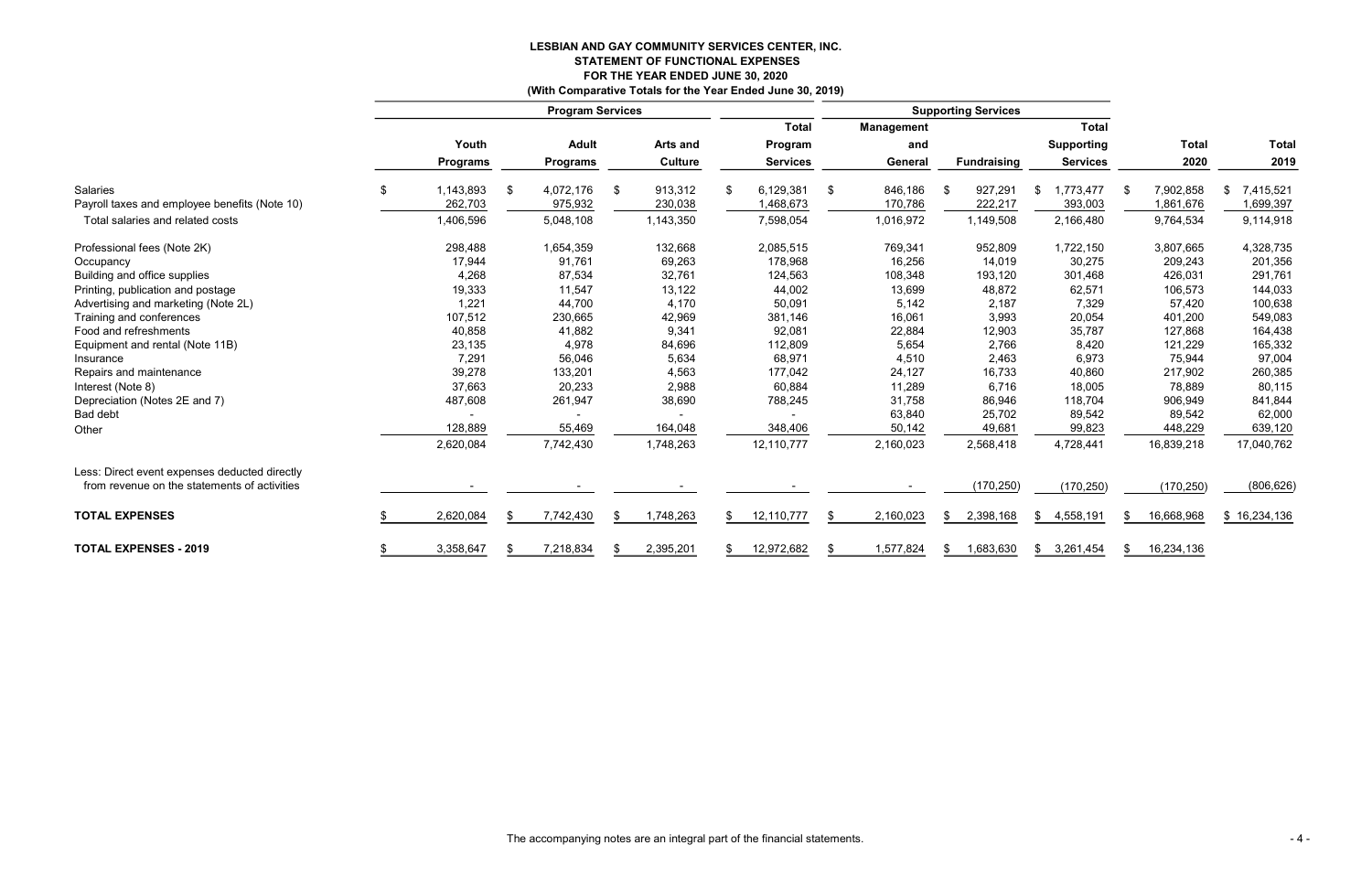# LESBIAN AND GAY COMMUNITY SERVICES CENTER, INC. STATEMENT OF FUNCTIONAL EXPENSES FOR THE YEAR ENDED JUNE 30, 2019

|                                               |    | <b>Program Services</b> |    |                 |     |                 | <b>Supporting Services</b> |    |                   |     |                    |    |                   |      |              |
|-----------------------------------------------|----|-------------------------|----|-----------------|-----|-----------------|----------------------------|----|-------------------|-----|--------------------|----|-------------------|------|--------------|
|                                               |    |                         |    |                 |     |                 | <b>Total</b>               |    | <b>Management</b> |     |                    |    | <b>Total</b>      |      |              |
|                                               |    | Youth                   |    | <b>Adult</b>    |     | <b>Arts and</b> | Program                    |    | and               |     |                    |    | <b>Supporting</b> |      | <b>Total</b> |
|                                               |    | <b>Programs</b>         |    | <b>Programs</b> |     | <b>Culture</b>  | <b>Services</b>            |    | General           |     | <b>Fundraising</b> |    | <b>Services</b>   |      | 2019         |
| <b>Salaries</b>                               | \$ | 1,033,799               | \$ | 4,020,504       | -\$ | 983,183         | \$<br>6,037,486            | \$ | 674,313           | \$  | 703,722            | \$ | 1,378,035         | - 35 | 7,415,521    |
| Payroll taxes and employee benefits (Note 10) |    | 232,186                 |    | 889,167         |     | 236,036         | 1,357,389                  |    | 182,761           |     | 159,247            |    | 342,008           |      | 1,699,397    |
| Total salaries and related costs              |    | 1,265,985               |    | 4,909,671       |     | 1,219,219       | 7,394,875                  |    | 857,074           |     | 862,969            |    | 1,720,043         |      | 9,114,918    |
| Professional fees (Note 2K)                   |    | 1,145,233               |    | 1,244,659       |     | 411,015         | 2,800,907                  |    | 348,100           |     | 1,179,728          |    | 1,527,828         |      | 4,328,735    |
| Occupancy                                     |    | 66,410                  |    | 52,607          |     | 56,662          | 175,679                    |    | 15,278            |     | 10,399             |    | 25,677            |      | 201,356      |
| Building and office supplies                  |    | 23,303                  |    | 59,744          |     | 20,573          | 103,620                    |    | 104,499           |     | 83,642             |    | 188,141           |      | 291,761      |
| Printing, publication and postage             |    | 16,808                  |    | 20,224          |     | 11,212          | 48,244                     |    | 18,873            |     | 76,916             |    | 95,789            |      | 144,033      |
| Advertising and marketing (Note 2L)           |    | 2,710                   |    | 80,438          |     | 3,157           | 86,305                     |    | 13,589            |     | 744                |    | 14,333            |      | 100,638      |
| Training and conferences                      |    | 126,305                 |    | 247,825         |     | 104,514         | 478,644                    |    | 58,864            |     | 11,575             |    | 70,439            |      | 549,083      |
| Food and refreshments                         |    | 82,494                  |    | 50,799          |     | 14,002          | 147,295                    |    | 6,284             |     | 10,859             |    | 17,143            |      | 164,438      |
| Equipment and rental (Note 11B)               |    | 38,535                  |    | 9,573           |     | 106,844         | 154,952                    |    | 5,975             |     | 4,405              |    | 10,380            |      | 165,332      |
| Insurance                                     |    | 17,972                  |    | 58,506          |     | 10,448          | 86,926                     |    | 7,123             |     | 2,955              |    | 10,078            |      | 97,004       |
| Repairs and maintenance                       |    | 90,499                  |    | 57,586          |     | 68,018          | 216,103                    |    | 26,026            |     | 18,256             |    | 44,282            |      | 260,385      |
| Interest (Note 8)                             |    | 32,089                  |    | 22,656          |     | 15,294          | 70,039                     |    | 2,643             |     | 7,433              |    | 10,076            |      | 80,115       |
| Depreciation (Notes 2E and 7)                 |    | 337,188                 |    | 238,067         |     | 160,708         | 735,963                    |    | 27,772            |     | 78,109             |    | 105,881           |      | 841,844      |
| <b>Bad debt</b>                               |    | 3,822                   |    | 11,421          |     | 3,990           | 19,233                     |    | 726               |     | 42,041             |    | 42,767            |      | 62,000       |
| Other                                         |    | 109,294                 |    | 155,058         |     | 189,545         | 453,897                    |    | 84,998            |     | 100,225            |    | 185,223           |      | 639,120      |
|                                               |    | 3,358,647               |    | 7,218,834       |     | 2,395,201       | 12,972,682                 |    | 1,577,824         |     | 2,490,256          |    | 4,068,080         |      | 17,040,762   |
| Less: Direct event expenses deducted directly |    |                         |    |                 |     |                 |                            |    |                   |     |                    |    |                   |      |              |
| from revenue on the statements of activities  |    |                         |    |                 |     |                 |                            |    |                   |     | (806, 626)         |    | (806, 626)        |      | (806, 626)   |
| <b>TOTAL EXPENSES</b>                         | £. | 3,358,647               |    | 7,218,834       |     | 2,395,201       | \$<br>12,972,682           | \$ | 1,577,824         | \$. | 1,683,630          | \$ | 3,261,454         | \$.  | 16,234,136   |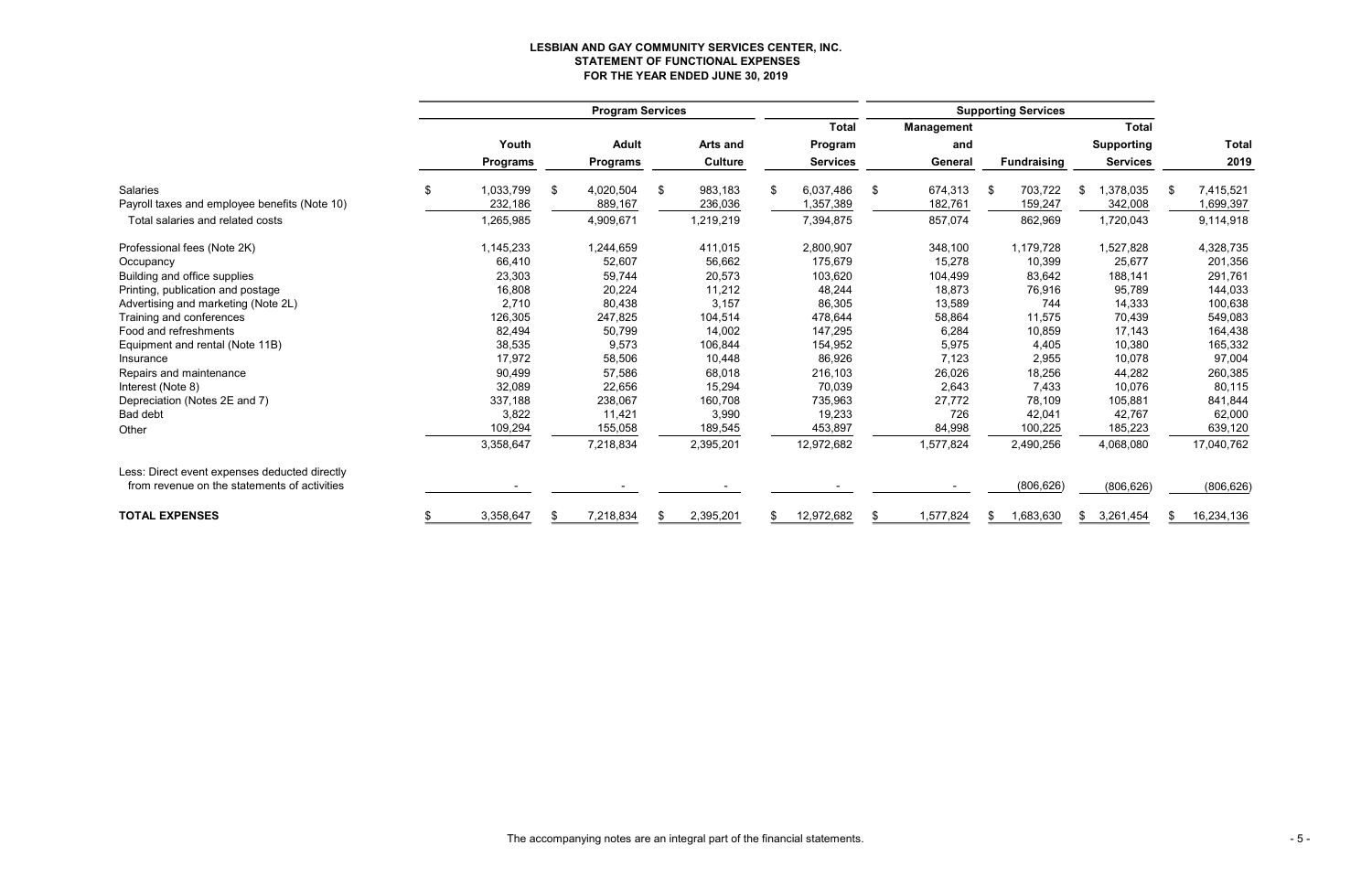#### LESBIAN AND GAY COMMUNITY SERVICES CENTER, INC. STATEMENTS OF CASH FLOWS FOR THE YEARS ENDED JUNE 30, 2020 AND 2019

|                                                                      | 2020            | 2019             |
|----------------------------------------------------------------------|-----------------|------------------|
| <b>CASH FLOWS FROM OPERATING ACTIVITIES:</b><br>Change in net assets | \$<br>634,727   | \$<br>(394, 663) |
| Adjustments to reconcile change in net assets to                     |                 |                  |
| net cash provided by operating activities:                           |                 |                  |
| Depreciation                                                         | 906,949         | 841,844          |
| Bad debt expense                                                     | 89,542          | 62,000           |
| Changes in operating assets and liabilities:                         |                 |                  |
| (Increase) decrease in assets:                                       |                 |                  |
| Government grants receivable                                         | (393, 462)      | (416, 073)       |
| Contributions receivable                                             | 591,516         | 119,633          |
| Other receivables                                                    | 5,180           | (11,601)         |
| Prepaid expenses and other assets                                    | (55, 405)       | 43,612           |
| Beneficial interest in charitable remainder trust                    | (1,029,404)     |                  |
| Increase (decrease) in liabilities:                                  |                 |                  |
| Accounts payable and accrued expenses                                | (520, 350)      | 676,323          |
| Deferred revenue                                                     | (23, 207)       | 14,136           |
| <b>Net Cash Provided by Operating Activities</b>                     | 206,086         | 935,211          |
| <b>CASH FLOWS FROM INVESTING ACTIVITIES:</b>                         |                 |                  |
| Purchases of investments                                             | (319, 601)      | (543, 515)       |
| Purchases of property and equipment                                  | (275, 167)      | (581, 740)       |
| <b>Net Cash Used in Investing Activities</b>                         | (594, 768)      | (1, 125, 255)    |
| <b>CASH FLOWS FROM FINANCING ACTIVITIES:</b>                         |                 |                  |
| Repayment of mortgage payable                                        | (76, 599)       | (72, 967)        |
| PPP Loan                                                             | 1,596,969       |                  |
| Net Cash Provided by (Used in) Financing Activities                  | 1,520,370       | (72, 967)        |
| NET INCREASE (DECREASE) IN CASH AND CASH EQUIVALENTS                 |                 | (263, 011)       |
|                                                                      | 1,131,688       |                  |
| Cash and Cash Equivalents - beginning of year                        | 2,244,562       | 2,507,573        |
| CASH AND CASH EQUIVALENTS - END OF YEAR                              | \$<br>3,376,250 | \$<br>2,244,562  |
| <b>Supplemental Disclosure of Cash Flow Information:</b>             |                 |                  |
| Cash paid during the year for interest                               | \$<br>78,889    | \$<br>80,115     |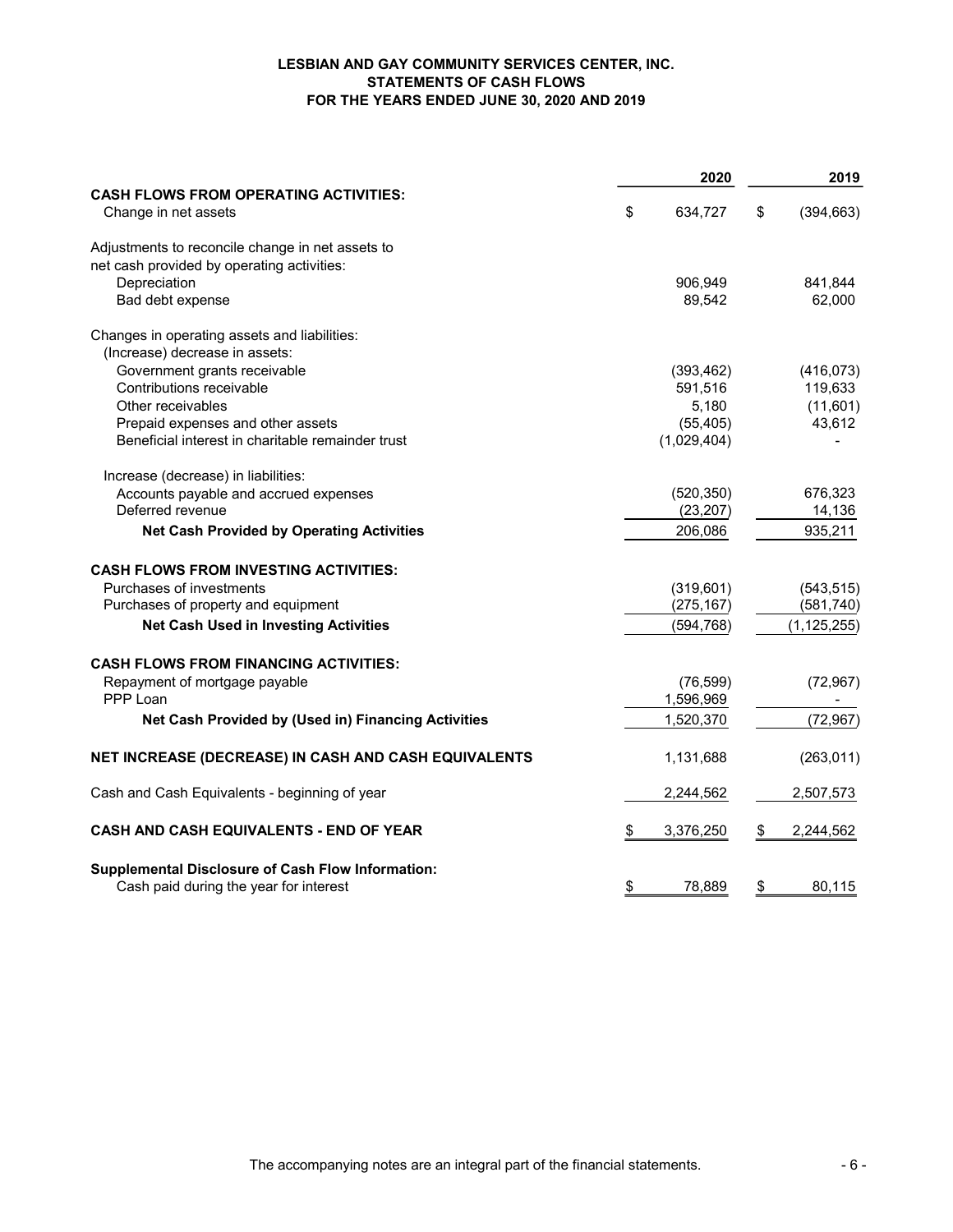#### NOTE 1 – ORGANIZATION AND TAX STATUS

Lesbian and Gay Community Services Center, Inc., doing business as The Lesbian, Gay, Bisexual & Transgender Community Center (the "Center"), is a unique organization located in New York City. The Center is operated as a not-for-profit entity and is exempt from federal income taxes under Section 501(c)(3) of the Internal Revenue Code.

The Center's mission is to empower community members to lead healthy and successful lives. The Center proudly celebrates the Lesbian, Gay, Bisexual & Transgender ("LGBT") community's diversity, and advocates for justice and opportunity.

The Center accomplishes its mission by providing various programs and services including:

#### Youth Programs

Center Youth - The Center helps LGBT young people to live independently, establish support networks and effect positive, social change. Open to youth between the ages of 13 and 21, the Center Youth Program builds selfesteem and helps participants succeed in achieving their life goals.

Center Families - For more than two decades, the Center has been helping the LGBT community build, nurture, protect and grow our families. Whether someone is ready to start a family, looking to make a play date with other LGBT families or just seeking an LGBT-family-friendly environment, the Center provides help. The Center has supported thousands of LGBT families over the years with relationship and family counseling, parenthood programming, the LGBT Foster Care Project and family resource coaching.

#### Adult Programs

Center Recovery - The Center offers the only New York State Office of Alcohol and Substance Abuse Services ("OASAS") licensed, outpatient substance use treatment program specifically designed for the LGBT community. Center Recovery is a medically supervised, intensive program for substance use and dependence. It uses an abstinence-based model and incorporates a range of holistic services for individuals and their families in the LGBT community, age 18 and older. The Center provides the tools clients need to lead sober, healthier lives.

Center Wellness - Through a range of programs, services and events, Center Wellness provides the mental and physical health resources to help people take charge and live the happy, healthy lives they deserve. Center Wellness offers smoking cessation assistance; short-term counseling; HIV and AIDS prevention and education; support for people living with HIV and AIDS; programs for the transgender and gender nonconforming community and support for LGBT immigrants.

### Arts and Culture

Arts and Culture - The Center produces the renowned Second Tuesday monthly arts and culture series and hosts a queer bookstore and cultural event space. The Center is also a permanent home for The Pat Parker/Vito Russo Center Library and The LGBT Community Center National History Archive. The Center provides a forum for artists, authors and performers to create, celebrate and connect.

Information and Referral Services - The Center provides a place in which LGBT people can meet, seek services and find support. What truly differentiates the Center is the sense of home it provides for the more than 6,000 people who visit each week.

Meeting rooms and event spaces for rent - The Center hosts a variety of parties, fundraisers, dinners, cultural events and educational opportunities - all celebrating the LGBT community.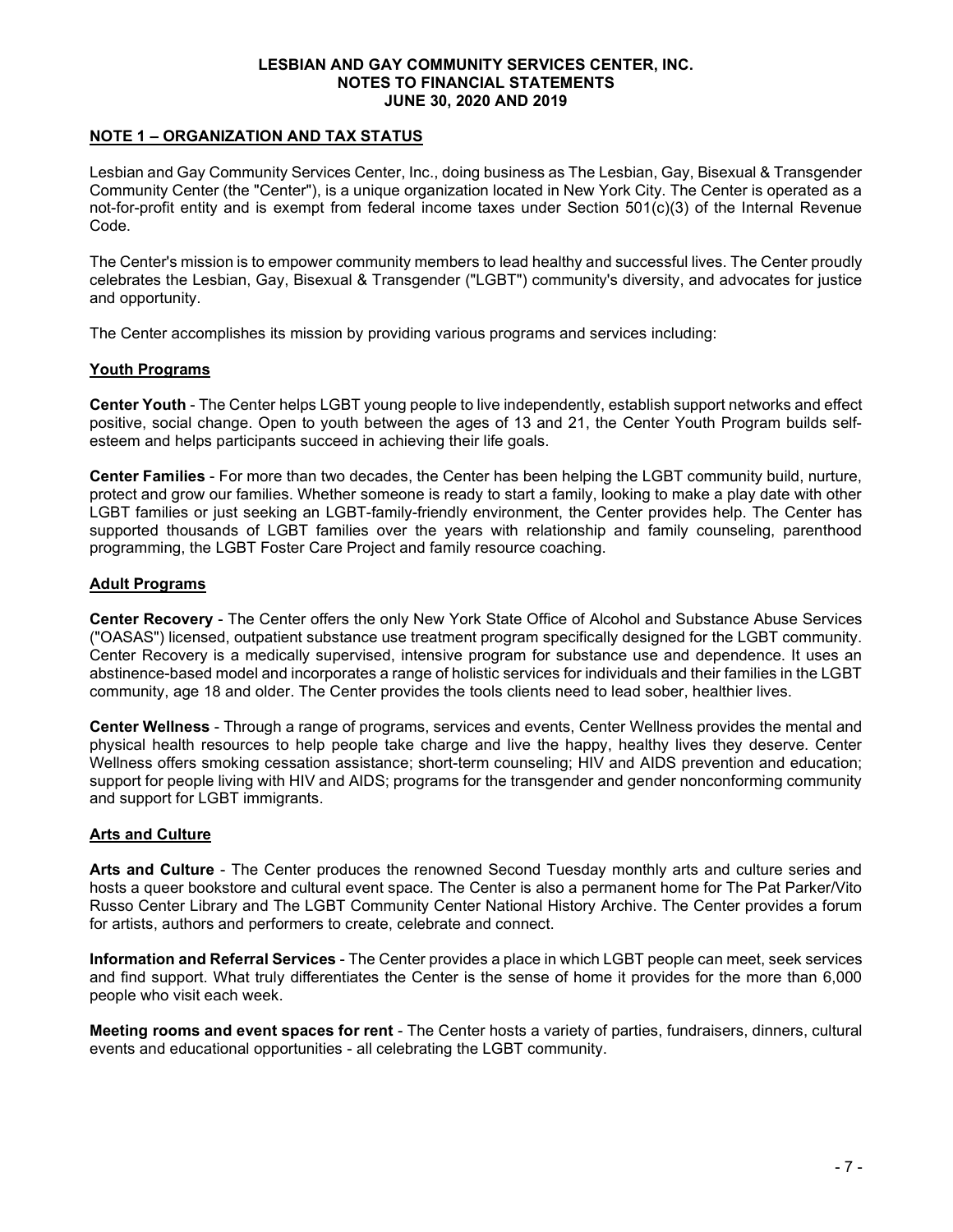#### NOTE 2 – SUMMARY OF SIGNIFICANT ACCOUNTING POLICIES

#### A. Basis of Presentation

The Center's financial statements have been prepared on the accrual basis of accounting. The Center adheres to accounting principles generally accepted in the United States of America ("U.S. GAAP").

#### B. Net Assets

The Center maintains its net assets under the following classes:

- Without Donor Restrictions represents the portion of net assets of the Center that are not restricted by donor-imposed stipulations. Contributions are considered available for use unless specifically restricted by the donor.
- With Donor Restrictions net assets resulting from contributions and other inflows of assets whose use by the Center is limited by donor-imposed stipulations that either expire by the passage of time or can be fulfilled and removed by actions of the Center pursuant to those stipulations and donorimposed endowment funds. When such stipulations end or are fulfilled, net assets with donor restrictions are reported in the statements of activities as net assets released from restrictions.

Board designated net assets consist of a strategic reserve fund (the "Fund") funded by bequests and legacies. The Fund may be used for working capital at the discretion of the Board on ratification of the annual budget. As of June 30, 2020 and 2019, Board designated net assets amounted to \$3,998,440 and \$3,685,807, respectively.

#### C. Cash and Cash Equivalents

The Center considers all highly liquid investments purchased with maturities of three months or less to be cash equivalents.

### D. Cash Held for Other Agencies

The Center maintains cash for a few small agencies in connection with transactions in which the Center acts as a fiscal sponsor. The amount held for other agencies as of June 30, 2020 and 2019, amounted to \$55,191 and \$171,644, respectively, and is reflected on the accompanying statements of financial position as an asset and a liability.

### E. Property and Equipment

Property and equipment purchases above \$5,000 that the Center retains title to and with a useful life of at least one year are capitalized at cost, or if donated, at the estimated fair value at the time of donation. Property and equipment purchased with funds from government contracts where title remains with the grantor and it is not probable that the Center will keep the asset at the completion of the contract are expensed in the year of purchase. Property and equipment is depreciated on a straight-line basis over the estimated useful life of the asset.

#### F. Contributions and Contributions Receivable and Other Receivables

Contributions are recognized when the donor makes a promise to give that is unconditional or when substantially all conditions have been met. Contributions receivable that are expected to be collected within one year are recorded at net realizable value. Contributions receivable that are expected to be collected in future years are recorded at the present value of their estimated future cash flows. If material to the financial statements, the discounts on those amounts are computed using risk-based interest rates applicable to the years in which the promises are received. Amortization of the discounts is included in contribution revenue.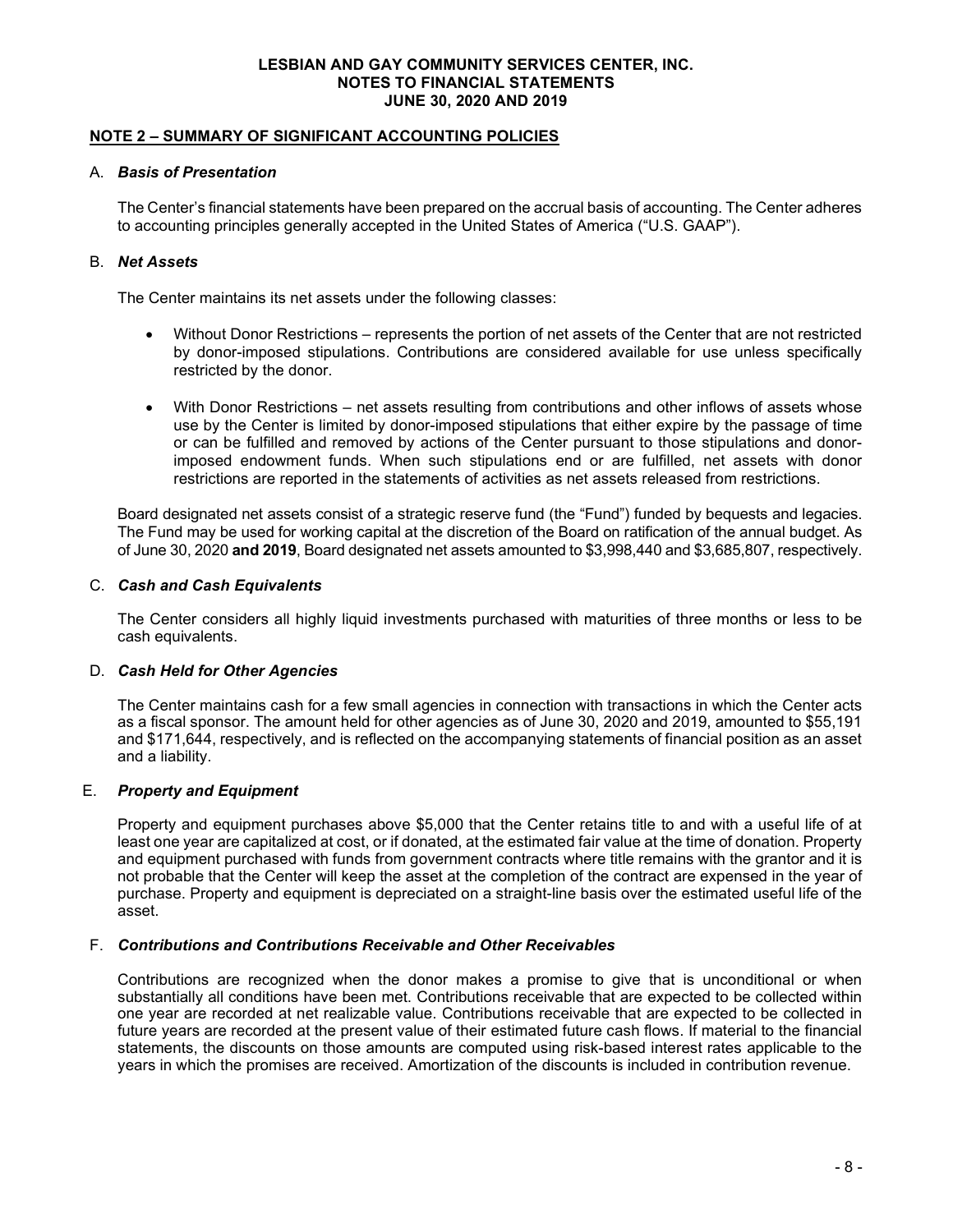#### NOTE 2 – SUMMARY OF SIGNIFICANT ACCOUNTING POLICIES (Continued)

The Center's management evaluates the need for an allowance for doubtful accounts applicable to its contributions receivable. Management's estimate is based on a combination of factors such as creditworthiness of donors, a review of individual and government grant accounts outstanding, the aged basis of the receivables, current economic conditions and historical experience. As of June 30, 2020 and 2019, the Center determined that an allowance of \$25,256 and \$37,442, respectively, was necessary for its contributions receivable. As of June 30, 2020 and 2019, the Center also determined that an allowance of \$3,070 and \$1,814, respectively, was necessary for other receivables, which consists of amounts receivable for program revenue and space usage fees.

#### G. Legacies and Bequests

Legacies and bequests are recognized as revenue when the Center is notified that actual or potential disputes are resolved and funds are forthcoming. Accordingly, bequests are accrued when wills have passed through probate and legal counsel has confirmed amounts held on behalf of the Center.

#### H. Government Grants

Government grants and contracts are nonexchange transactions and accounted for under ASU 2018-08. Grants and contracts are recognized as revenue when barriers within the contract are overcome, and there is no right of return. Grants and contracts amounted to \$4,432,705 and \$4,591,030 as of June 30, 2020 and 2019, respectively, and are included in the statements of activities. There are instances when the Agency receives advances from the governmental funding sources. Such advances are recorded as refundable advances from governmental agencies in the accompanying statements of financial position.

As of June 30, 2020 and 2019, the Agency received conditional grants and contracts from government agencies in the aggregate amount of approximately \$9.3 million and \$10.4 million, respectively. Such grants have not been recognized in the accompanying financial statements as they are for future periods and will be recognized when contract barriers are overcome. Such barriers include expending these funds in accordance with their agreements. If such services are not provided, the governmental entities are not obligated to expend the funds allotted under the grants and contracts and the Agency may be required to return the funds already remitted. As of June 30, 2020 and 2019, the Center determined that an allowance of \$62,019 and \$-0-, respectively, was necessary for its government grants.

#### I. Beneficial Interest in Charitable Remainder Trust

During the year ended June 30, 2020, the Center received a beneficial interest in a charitable remainder trust. The Center determined the value of the beneficial interest using a growth rate of 2.94% and a withdrawal rate of 5%. The Center will receive the fair value of the charitable remainder trust upon the death of the beneficiary. The fair market value as of June 30, 2020 is \$1,029,404.

#### J. Deferred Revenue

Fees collected that relate to programs and/or events that will occur in future periods have been recorded as deferred revenue and will be recognized in the period earned. Deferred revenue collected as of June 30, 2020 and 2019, amounted to \$170,076 and \$193,283, respectively.

#### K. Donated Services

Donated services are reported as contributions when the services create or enhance nonfinancial assets, require specialized skills and are provided by individuals possessing those skills and would typically need to be purchased if not provided in-kind. Board members and other individuals volunteer their time and perform a variety of tasks that assist the Center. These services have not been recorded in the financial statements as they do not meet the criteria outlined above.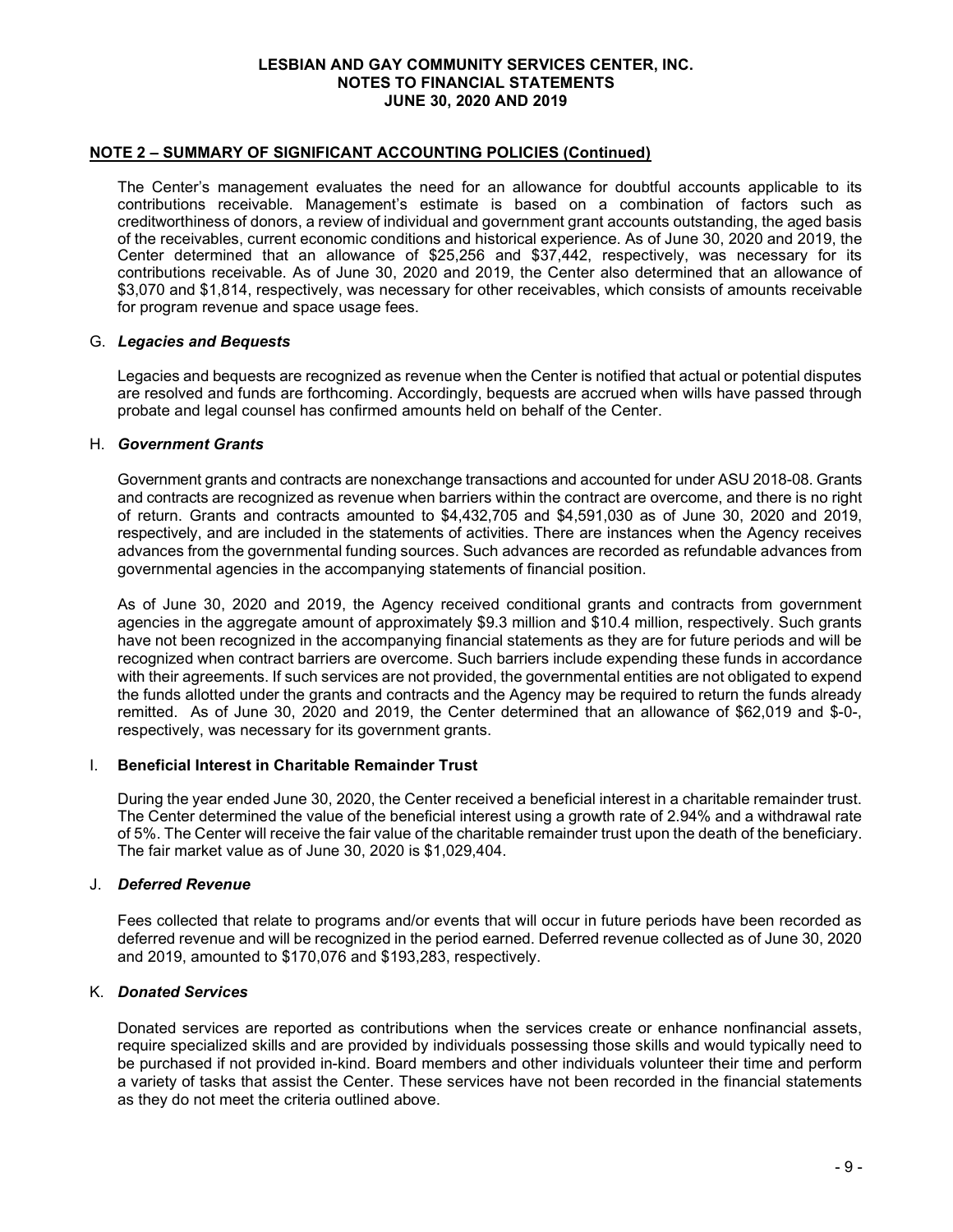#### NOTE 2 – SUMMARY OF SIGNIFICANT ACCOUNTING POLICIES (Continued)

For the years ended June 30, 2020 and 2019, the Center received donated services amounting to \$1,795,149 and \$43,582, respectively, which are recorded as both revenue and expense in the accompanying financial statements.

#### L. Advertising and Marketing

Advertising and promotion costs are charged to operations when the advertising first takes place. Advertising expense for the years ended June 30, 2020 and 2019, amounted to \$57,420 and \$100,638, respectively.

#### M. Functional Allocation of Expenses

The costs of providing the various programs and other activities have been summarized on a functional basis in the accompanying statements of activities. Accordingly, certain costs have been allocated among the program and supporting services benefited based on usage or other equitable bases established by management. The expenses that are allocated include salaries and payroll taxes and employee benefits, which are allocated on the basis of time and effort, and occupancy, depreciation, insurance, and interest expense, which are allocated on a square footage basis.

#### N. Investments

Investments are stated at fair value. Realized and unrealized gains and losses are recognized as changes in net assets in the period in which they occur, and interest and dividends are recognized as revenue in the period earned.

#### O. Fair Value Measurements

Fair value measurements are based on the price that would be received to sell an asset or paid to transfer a liability in an orderly transaction between market participants at the measurement date. In order to increase consistency and comparability in fair value measurements, a fair value hierarchy prioritizes observable and unobservable inputs used to measure fair value into three levels, as described in Note 5.

### P. Use of Estimates

The preparation of financial statements in conformity with U.S. GAAP requires the Center's management to make estimates and assumptions that affect the reported amounts of assets and liabilities, and disclosure of contingent assets and liabilities at the date of the financial statements, and the reported amounts of revenue and expenses during the reporting period. Actual results could differ from those estimates.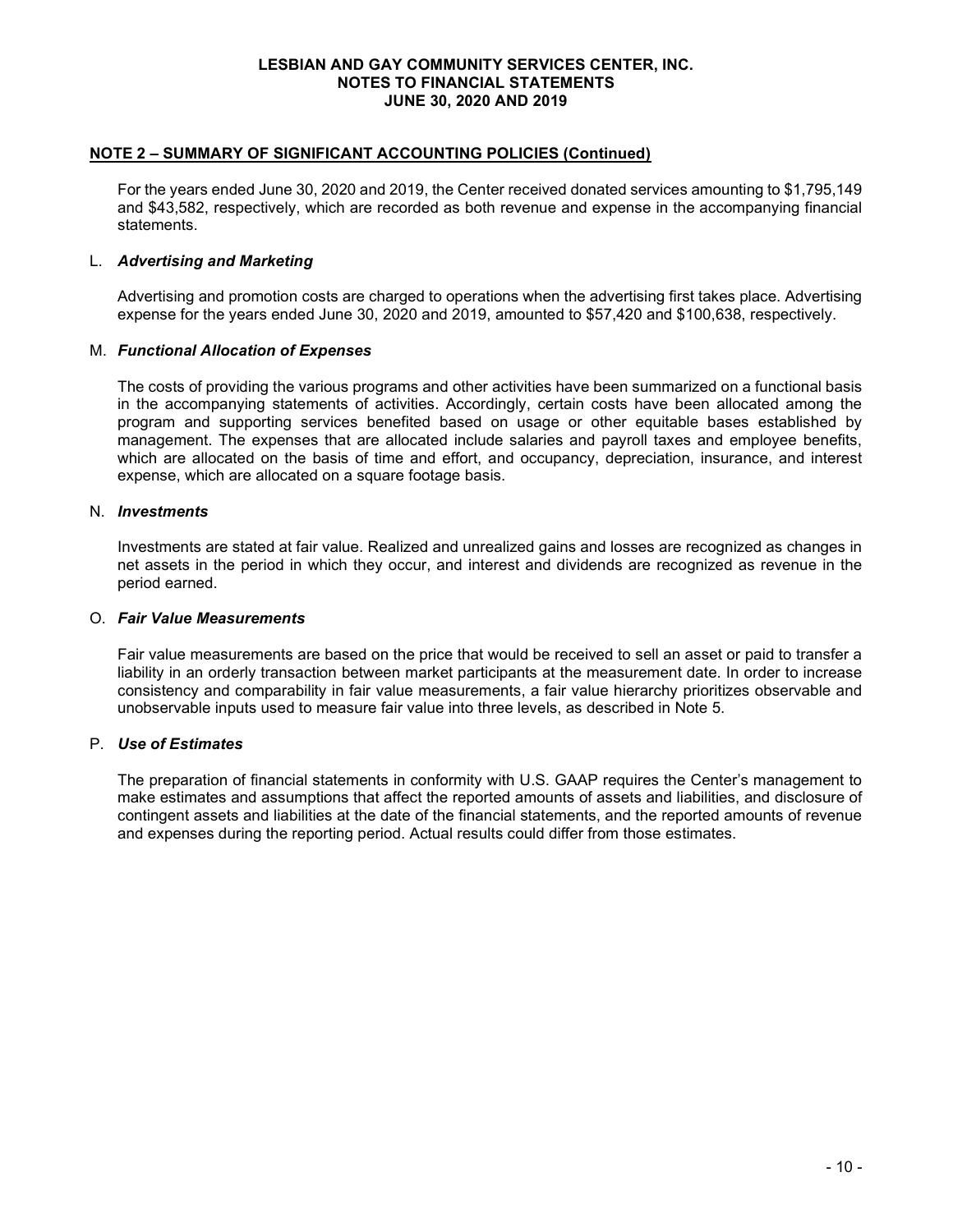#### NOTE 3 – LIQUIDITY AND AVAILABILITY

Financial assets consist of the Center's cash and cash equivalents, investments, government grants receivable, unconditional promises to give, and other receivables. The following represents the Center's financial assets as of June 30, 2020 and 2019, reduced by amounts not available for general use within one year as of June 30, 2020 and 2019, because of contractual or donor-imposed restrictions, as well the Board-designated strategic operating reserve fund:

|                                                                | 2020            |   | 2019        |
|----------------------------------------------------------------|-----------------|---|-------------|
| Cash and cash equivalents                                      | \$<br>3,376,250 | S | 2,244,562   |
| Investments                                                    | 4,518,105       |   | 4,198,504   |
| Government grants receivable                                   | 2,131,816       |   | 1,800,373   |
| Contributions receivable                                       | 1,361,320       |   | 1,980,038   |
| Other receivables                                              | 29,222          |   | 34,723      |
| Total                                                          | 11,416,713      |   | 10,258,200  |
| Less those unavailable for general expenditure within one year |                 |   |             |
| Contributions receivable – due in excess of one year           | (533, 287)      |   | (546,325)   |
| Board-designated strategic fund                                | (3,998,440)     |   | (3,685,807) |
| Net assets with donor restrictions                             | (3, 412, 039)   |   | (2,866,737) |
| Total                                                          | 3.472.947       |   | 3,159,421   |

The Center's financial assets available to meet cash needs for general expenditures within one year represent funding for ongoing operational requirements and planned increase in program expenditures in fiscal year 2021.

The Center has an investment policy authorized by the Board of Directors that provides guidance and oversight for the management of cash and cash equivalents, and investments. The policy provides that the Center maintain an adequate level of cash to meet on-going operational requirements. In addition, the policy sets forth the structure for investment of excess cash based on the financial needs of the Center, the time horizon of those needs and the Board of Directors' investment philosophy.

The Board of Directors of the Center has designated a strategic operating reserve fund ("Strategic Reserves") to ensure the long-term stability of the mission, programs, and ongoing operations of the Organization. The Strategic Reserves are intended to provide an internal source of funds for situations such as a sudden increase in expenses, one-time unbudgeted expenses, unanticipated loss in funding, or uninsured losses. The Strategic Reserves may also be used for one-time, non-recurring expenses that will build long-term capacity, such as staff development, research and development or investment in technology and infrastructure. The Board of Directors is required to approve any request for use of the fund and authorize any transfer from the fund. The Strategic Reserves target minimum is equal to six months of average annual operating costs and the target maximum is equal to twelve months of average annual operating costs. Average monthly operating costs do not include depreciation, in-kind and other non-cash expenses, one-time or unusual expenditures or capital purchases.

#### NOTE 4 – INVESTMENTS

Investments consist of the following as of June 30:

|                    | 2020      | 2019      |
|--------------------|-----------|-----------|
| Money market funds | 4,518,105 | 4,198,504 |
|                    | 4.518.105 | 4.198.504 |

Interest and dividends amounted to approximately \$68,000 and \$77,000 for the years ended June 30, 2020 and 2019, respectively, and is included with other revenue on the accompanying statements of activities.

Investments are subject to market volatility that could substantially change their carrying value in the near term.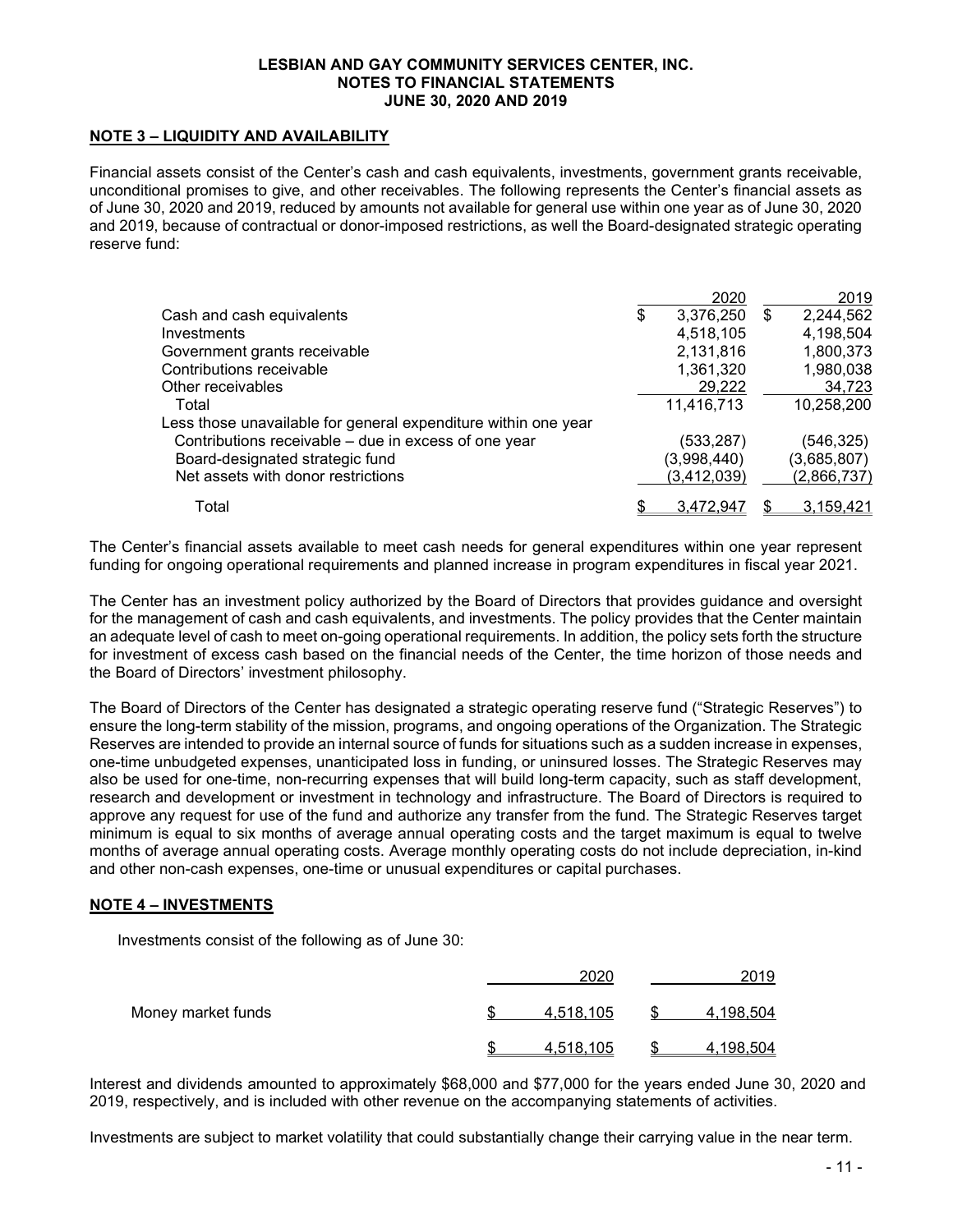#### NOTE 5 – FAIR VALUE MEASUREMENTS

In determining fair value, the Center utilizes valuation techniques that maximize the use of observable inputs and minimize the use of unobservable inputs to the extent possible in its assessment of fair value.

The fair value hierarchy defines three levels as follows:

Level 1: Valuations based on quoted prices (unadjusted) in an active market that are accessible at the measurement date for identical assets or liabilities. The fair value hierarchy gives the highest priority to Level 1 inputs.

Level 2: Valuations based on observable inputs other than Level 1 prices such as quoted prices for similar assets or liabilities; quoted prices in inactive markets; or model-derived valuations in which all significant inputs are observable or can be derived principally from or corroborated with observable market data.

Level 3: Valuations based on unobservable inputs are used when little or no market data is available. The fair value hierarchy gives lowest priority to Level 3 inputs.

Investments in money market funds are valued using market prices in active markets (Level 1). Level 1 instrument valuations are obtained from real-time quotes for transactions in active exchange markets involving identical assets.

The availability of observable market data is monitored to assess the appropriate classification of financial instruments within the fair value hierarchy. Changes in economic conditions or model-based valuation techniques may require the transfer of financial instruments from one fair value level to another. In such instances, the transfer is reported at the end of the reporting period. For the years ended June 30, 2020 and 2019, there were no transfers in or out of levels 1, 2 or 3.

Financial assets carried at fair value as of June 30, 2020 are classified as Level 1 in the table as follows:

| ASSETS CARRIED AT FAIR VALUE:      | Level 1   | Total<br>2020 |
|------------------------------------|-----------|---------------|
| Investments:<br>Money market funds | 4.518.105 | \$4,518,105   |
| TOTAL ASSETS AT FAIR VALUE:        | 4,518,105 | \$4,518,105   |

Financial assets carried at fair value as of June 30, 2019 are classified as Level 1 in the table as follows:

| <b>ASSETS CARRIED AT FAIR VALUE:</b> | Level 1   | Total<br>2019 |
|--------------------------------------|-----------|---------------|
| Investments:<br>Money market funds   | 4.198.504 | \$4,198,504   |
| TOTAL ASSETS AT FAIR VALUE:          | 4.198.504 | 4.198,504     |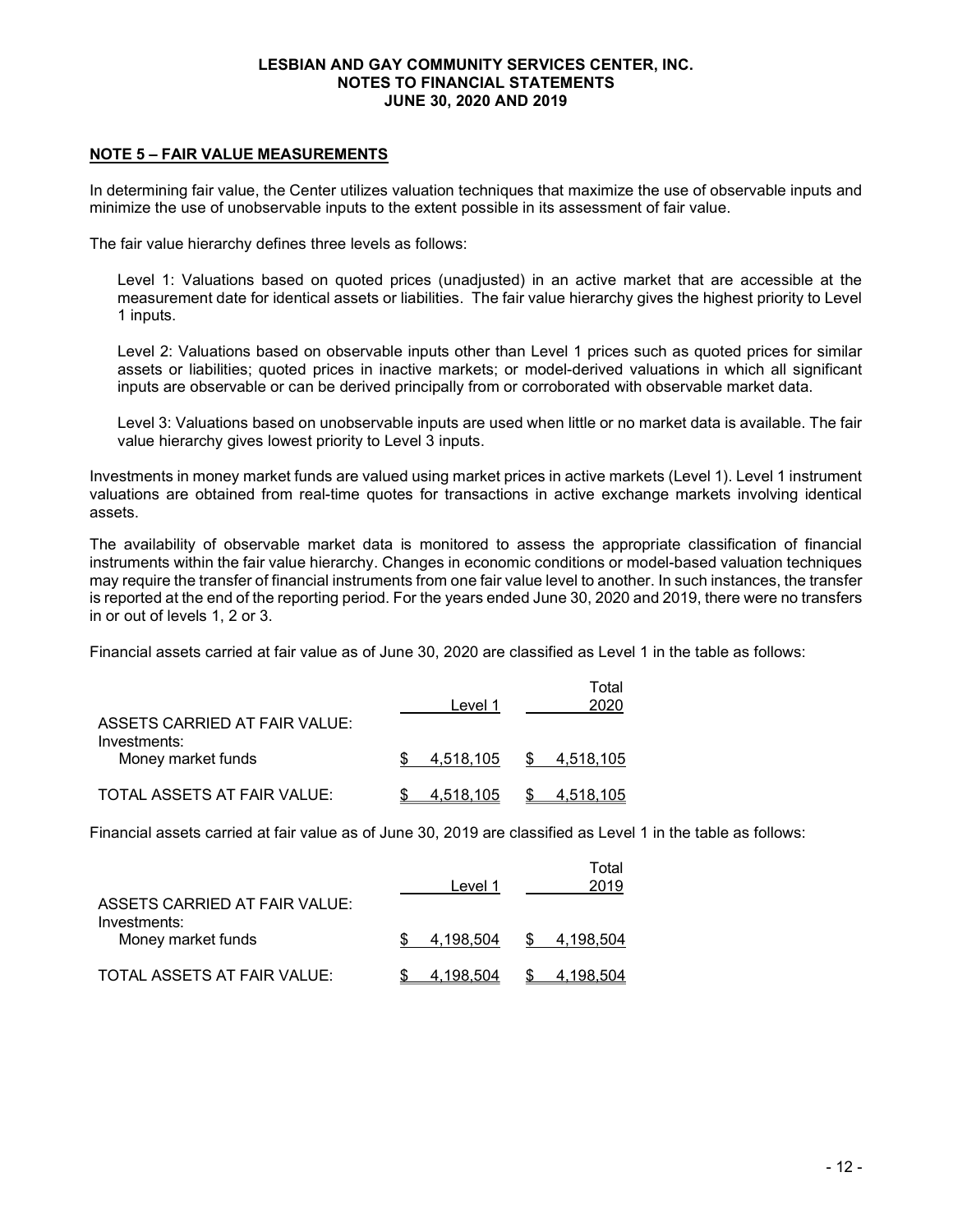### NOTE 6 – CONTRIBUTIONS RECEIVABLE

Contributions receivable consist of the following as of June 30:

|                                 | 2020      | 2019             |
|---------------------------------|-----------|------------------|
| Within one year                 | 828,033   | 1,433,713        |
| One to five years               | 558.543   | 583,767          |
|                                 | 1,386,576 | 2,017,480        |
| Allowance for doubtful accounts | (25, 256) | (37.442)         |
|                                 | 1.361.320 | <u>1,980,038</u> |

#### NOTE 7 – PROPERTY AND EQUIPMENT

Property and equipment consists of the following as of June 30:

|                                    | 2020             |   | 2019         | <b>Estimated</b><br>Useful Lives |
|------------------------------------|------------------|---|--------------|----------------------------------|
| Land                               | \$<br>227,150    | S | 227.150      |                                  |
| Building and building improvements | 25,377,444       |   | 25,059,212   | $5 - 35$ Years                   |
| Furniture and equipment            | 777,630          |   | 627,479      | $3 - 10$ Years                   |
| <b>Construction in Progress</b>    | 56,051           |   | 249,266      |                                  |
|                                    | 26,438,275       |   | 26, 163, 107 |                                  |
| Less: Accumulated depreciation     | (10, 298, 187)   |   | (9,391,237)  |                                  |
|                                    | \$<br>16.140.088 |   | 16.771.870   |                                  |

For the years ended June 30, 2020 and 2019, depreciation expense amounted to \$906,949 and \$841,844, respectively.

Construction in progress primarily consists of amounts paid for software implementation and facility improvements. The projects are expected to be completed in 2021 at a remaining cost to complete of approximately \$1.6 million.

### NOTE 8 – MORTGAGE PAYABLE

During 2017, the Center refinanced its existing debt with a mortgage payable totaling \$2,100,000 to a bank. The mortgage bears interest at 3.97% and matures with a balloon payment on April 12, 2027. The loan is collateralized by the property located at 208 West 13<sup>th</sup> Street, New York, New York. The mortgage includes a financial covenant that the Center maintain a debt service coverage ratio of at least 1.25. The Center was in compliance with the covenant as of June 30, 2020 and 2019.

Future annual principal payments for the years ending after June 30, 2020 are as follows:

| 2021       | \$<br>79,293 |
|------------|--------------|
| 2022       | 82,545       |
| 2023       | 85,929       |
| 2024       | 89,278       |
| 2025       | 93,113       |
| Thereafter | 1,438,567    |
|            | 1,868,725    |

Interest expense amounted to \$76,483 and \$80,115 for the years ended June 30, 2020 and 2019, respectively.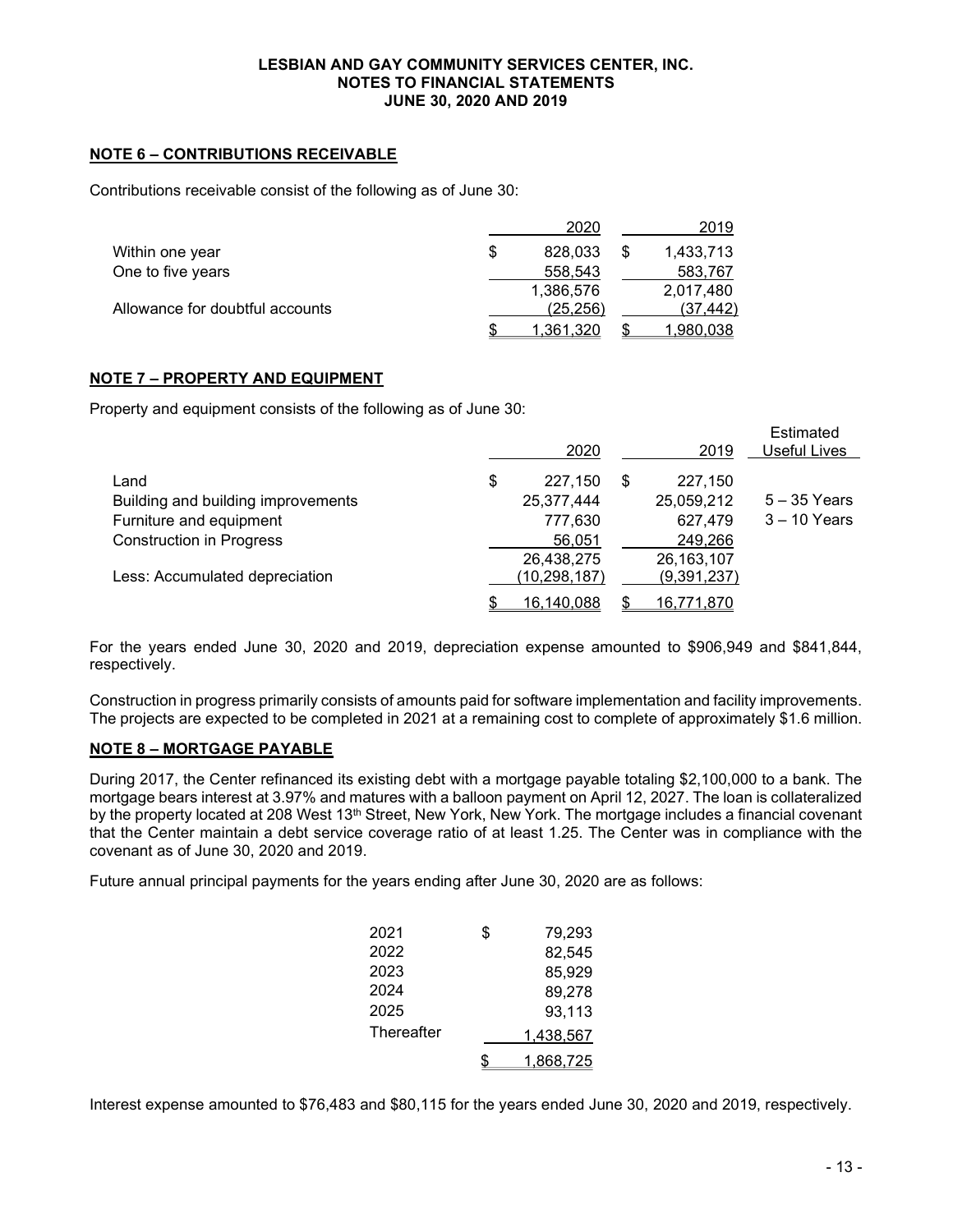### NOTE 9 – NET ASSETS WITH DONOR RESTRICTIONS

Net assets with donor restrictions were restricted for the following purposes as of June 30:

|                            |   | 2020      |   | 2019      |
|----------------------------|---|-----------|---|-----------|
| Adult programs             | S | 1,522,796 | S | 2,003,036 |
| Youth programs             |   | 395.456   |   | 397,746   |
| Arts and culture           |   | 464.383   |   | 465,955   |
| Charitable remainder trust |   | 1,029,404 |   |           |
|                            |   | 3,412,039 |   | 2,866,737 |

Net assets released from restrictions amounted to \$2,474,921 and \$3,423,482 for the years ended June 30, 2020 and 2019, respectively.

### NOTE 10 – PENSION PLAN

The Center maintains a defined contribution profit sharing plan. All employees who have been employed for at least one year and work at least 1,000 hours per year are eligible. The Center makes discretionary contributions of up to 5% of employee compensation based upon board approval. For the years ended June 30, 2020 and 2019, the Center made contributions of \$285,462 and \$227,523, respectively, to the plan.

#### NOTE 11 – COMMITMENTS AND CONTINGENCIES

#### A. Funding Source Audits

Pursuant to the Center's contractual relationships with funding sources, outside governmental agencies have the right to examine its books and records relating to these contracts. The accompanying financial statements make no provision for possible disallowances. Although such possible disallowances could be substantial in amount, in the opinion of management, any actual disallowances would be immaterial.

### B. Equipment Rental

The Center has entered into various equipment leases. Future minimum lease payments required under these leases are as follows:

|      | <b>Phone System</b> |       | Copiers<br><b>And Printers</b> |       | Total  |  |
|------|---------------------|-------|--------------------------------|-------|--------|--|
| 2021 |                     | 7.004 |                                | 6.740 | 13.744 |  |

### C. Line of Credit

The Center has a bank revolving line of credit with a \$1 million limit with a maturity date of July 25, 2021. The line is secured by the assets of the Center. Under the terms of the agreement, borrowings will bear an interest rate equal to the London InterBank Offered Rate ("LIBOR") plus 3.15%. As of June 30, 2020 and November 2, 2020, there were no borrowings.

#### D. Income Tax

The Center believes it has no uncertain income tax positions as of June 30, 2020 and 2019, in accordance with Accounting Standards Codification ("ASC") Topic 740, "Income Taxes", which provides standards for establishing and classifying any tax provisions for uncertain tax positions.